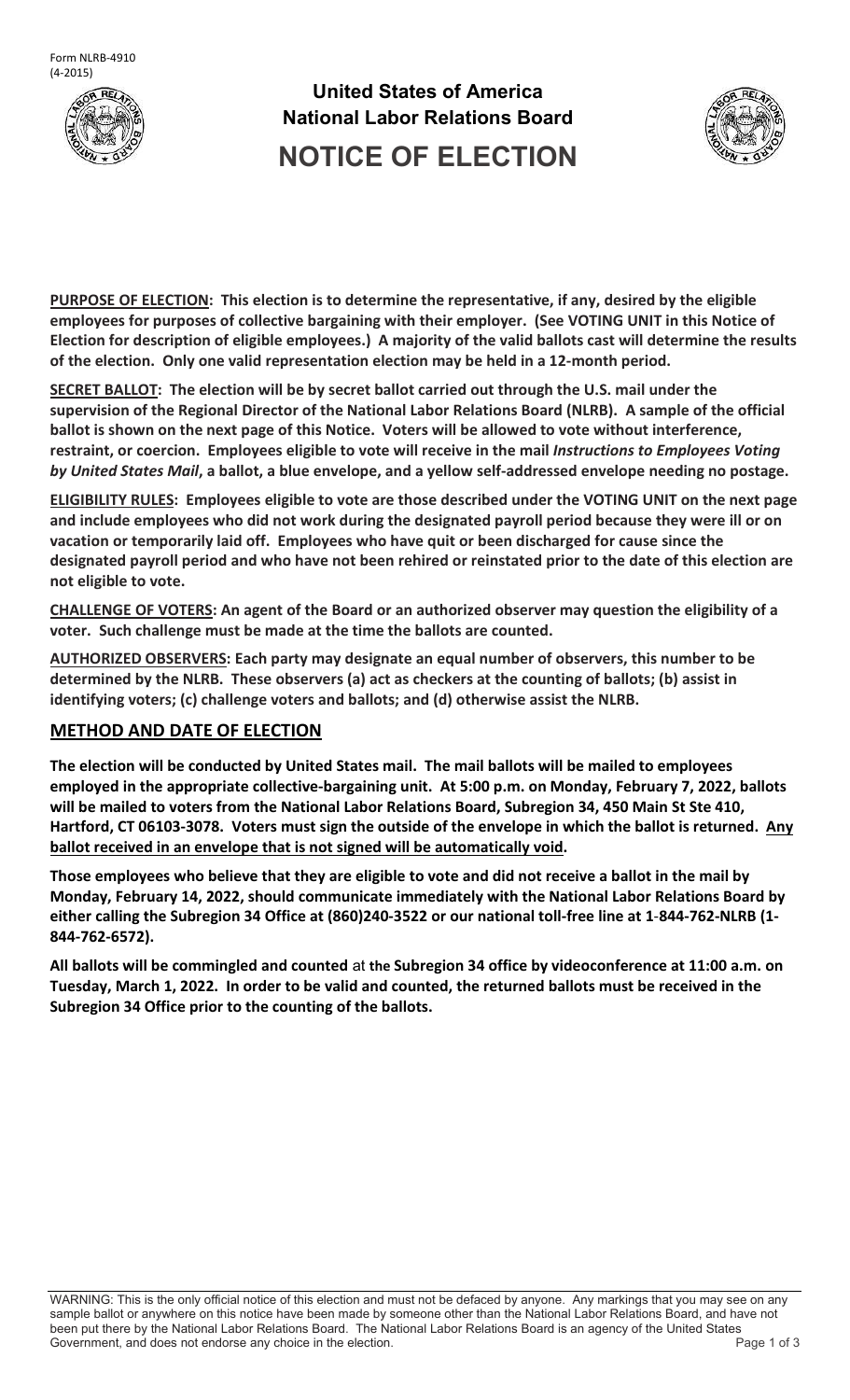

## **United States of America National Labor Relations Board**



# **NOTICE OF ELECTION**

## **VOTING UNIT**

#### **EMPLOYEES ELIGIBLE TO VOTE:**

**Those eligible to vote are: All full-time, regular part-time, and per diem Registered Nurses employed by the Employer at its 825 Chalkstone Avenue, Providence, Rhode Island location who were employed during the payroll period ending January 15, 2022.**

**Also eligible to vote are all employees in the unit who have worked an average of four (4) hours or more per week during the 13 weeks immediately preceding the eligibility date for the election.** 

**Others permitted to vote: At this time, no decision has been made regarding whether Registered Nurse – Charge Leads and ED Care Navigators are included in, or excluded from, the bargaining unit, and individuals in those classification may vote in the election, but their ballots shall be challenged since their eligibility has not been determined. The eligibility or inclusion of these individuals will be resolved, if necessary, following the election.**

#### **EMPLOYEES NOT ELIGIBLE TO VOTE:**

**Those not eligible to vote are: Nurse Practitioners; Clinical Nurse Specialists; ED Care Navigators – RWMC; Clinical Lead, Cancer Center; Wound Care Specialist; Clinical Research Nurse; Resource Registered Nurse; managers; and guards and supervisors as defined by the Act.** 



WARNING: This is the only official notice of this election and must not be defaced by anyone. Any markings that you may see on any sample ballot or anywhere on this notice have been made by someone other than the National Labor Relations Board, and have not been put there by the National Labor Relations Board. The National Labor Relations Board is an agency of the United States Government, and does not endorse any choice in the election. Page 2 of 3